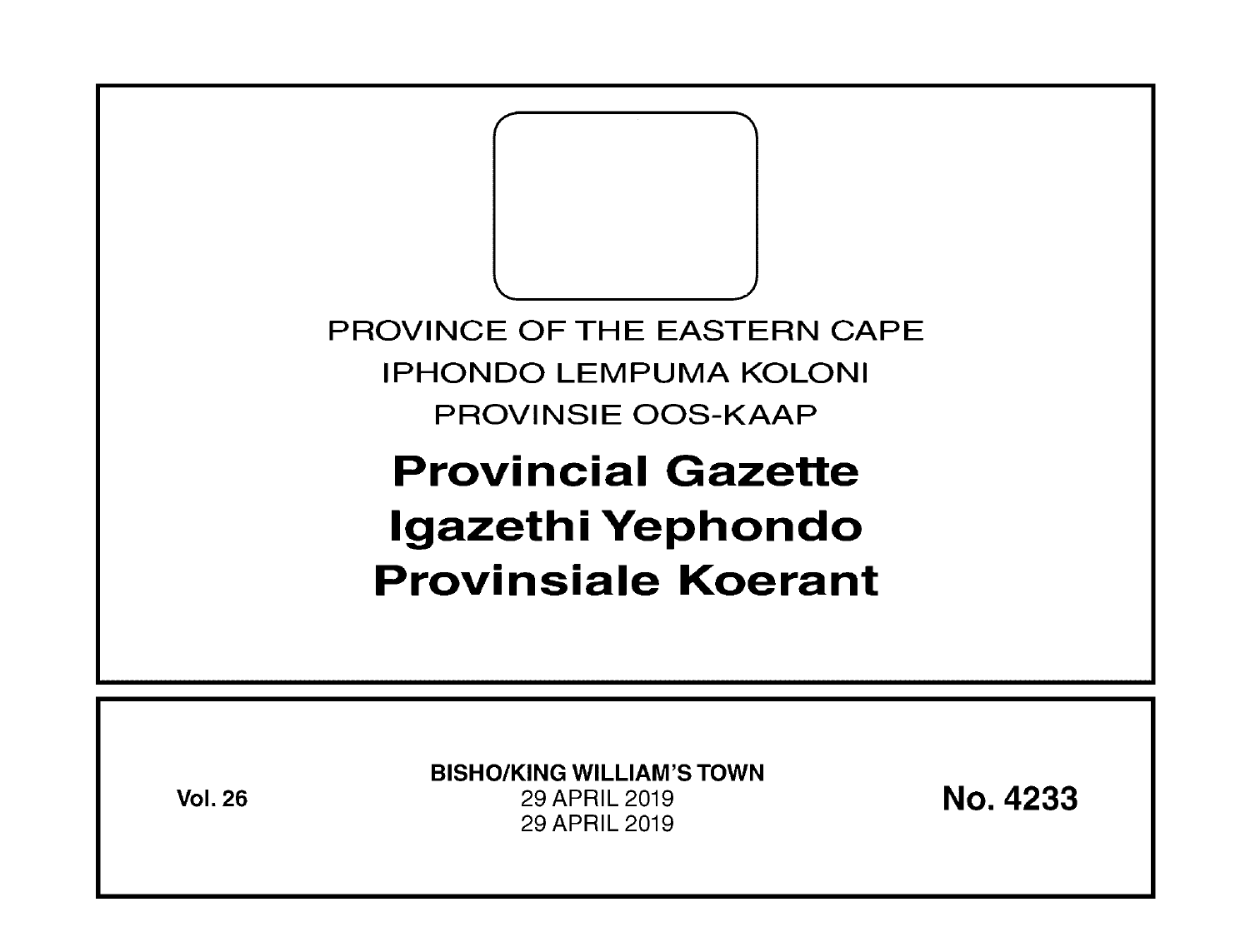#### **CONTENTS**

|     |                                                                                                                                                                                                 | Gazette<br>No. | Page<br>No. |
|-----|-------------------------------------------------------------------------------------------------------------------------------------------------------------------------------------------------|----------------|-------------|
|     | <b>GENERAL NOTICES • ALGEMENE KENNISGEWINGS</b>                                                                                                                                                 |                |             |
| 11  | Spatial Planning and Land Use Management Act (16/2013): Erf 2387, Newton Park, Port Elizabeth, Eastern                                                                                          | 4233           | 11          |
|     | <b>PROVINCIAL NOTICES • PROVINSIALE KENNISGEWINGS</b>                                                                                                                                           |                |             |
| 122 | Spatial Planning and Land Use Management Act (16/2013): Erf 301, Newton Park, Port Elizabeth, Eastern                                                                                           | 4233           | 11          |
| 123 | Local Government: Municipal Property Rates Act (6/2004): Notice calling for the inspection of supplementary                                                                                     |                |             |
| 124 | Removal of Restrictions in terms of the Spatial Planning and Land Use Management Act (16/2013): Erf 748,                                                                                        | 4233           | 12          |
|     |                                                                                                                                                                                                 | 4233           | 13          |
| 125 | Spatial Planning and Land Use Management Act (16/2013): Erf 2052, Gelvandale, Port Elizabeth, Eastern                                                                                           | 4233           | 13          |
| 126 | Spatial Planning and Land Use Management Act (16/2013): Erf 128, Sunridge Park, Port Elizabeth, Eastern                                                                                         |                |             |
|     |                                                                                                                                                                                                 | 4233           | 14          |
|     | <b>LOCAL AUTHORITY NOTICES • PLAASLIKE OWERHEIDS KENNISGEWINGS</b>                                                                                                                              |                |             |
| 87  |                                                                                                                                                                                                 | 4233           | 14          |
| 88  | Local Government Municipal Property Rates Act (6/2004): Re-advertisement of notice calling for the                                                                                              |                |             |
| 89  | Local Government: Municipal Property Rates Act (6/2004): Buffalo City Metropolitan Municipality: Public                                                                                         | 4233           | 15          |
|     | Notice Calling for Inspection of the Second Supplementary Valuation Roll and Lodging of Objections Notice                                                                                       |                |             |
|     |                                                                                                                                                                                                 | 4233           | 16          |
| 89  | Munisipale Eiendomsbelasting Wet (6/2004): Buffalo Stad Metropolitaanse Munisipaliteit: Publieke<br>kennisgewing vir Inspeksie van die Tweede Tussentydse Waardasierol en indiening van Besware |                |             |
|     | Kennisgewing No. 3957 Munisipale Kennisgewing in terme van die Plaaslike Regering Wet                                                                                                           | 4233           | 17          |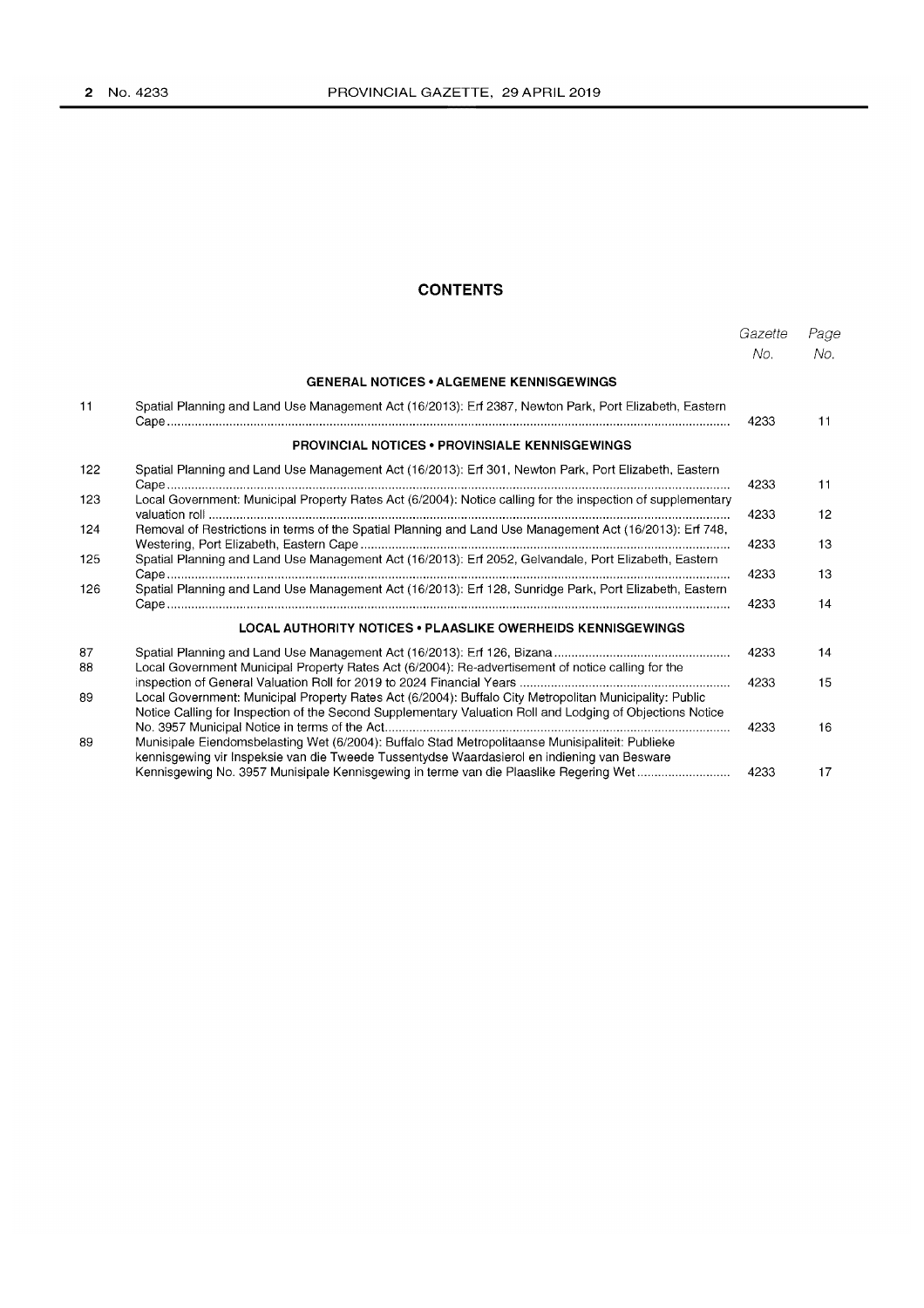$\bar{\mathbf{z}}$ 

 $\tilde{\phantom{a}}$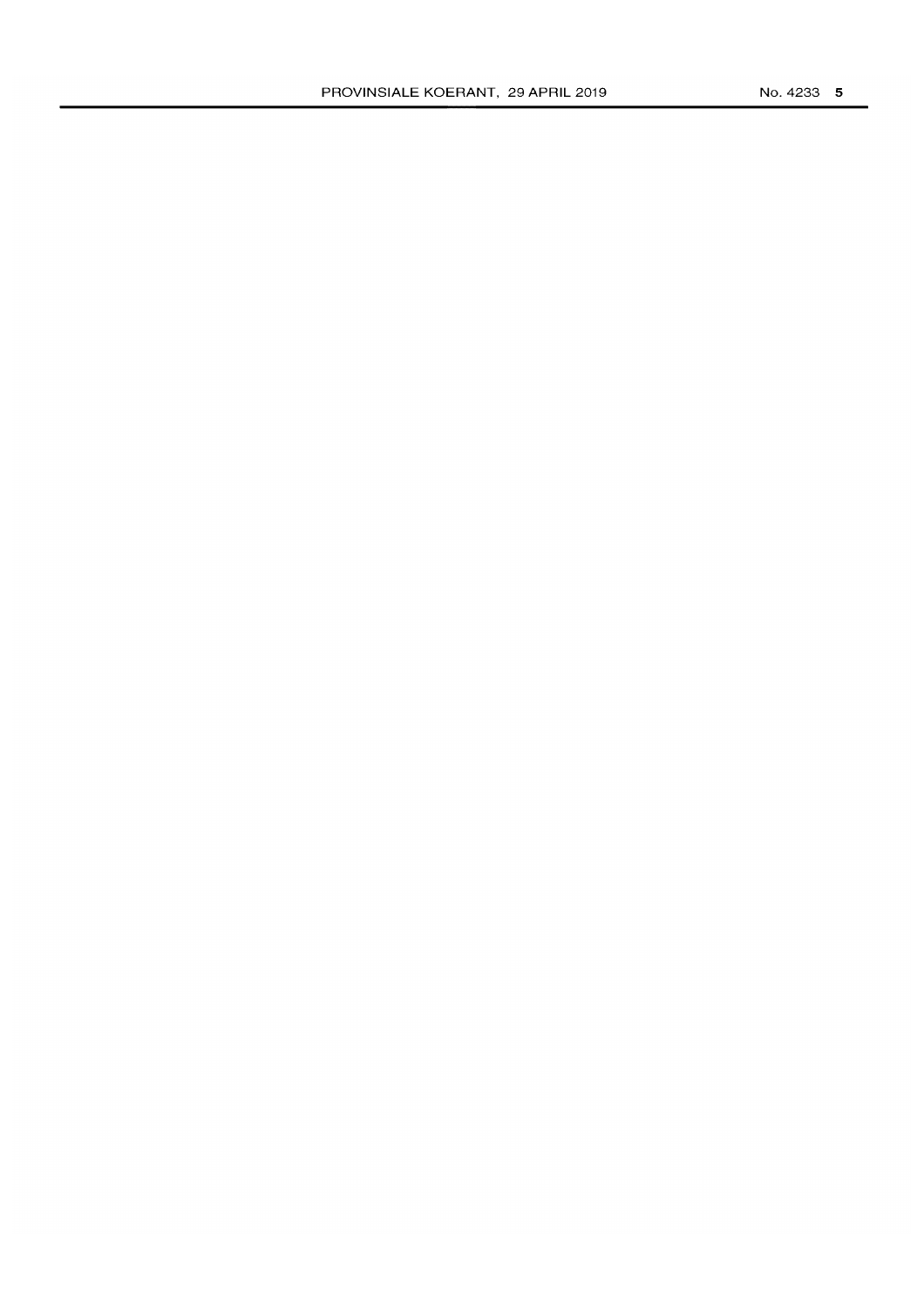$\Box$ 

 $\tilde{\phantom{a}}$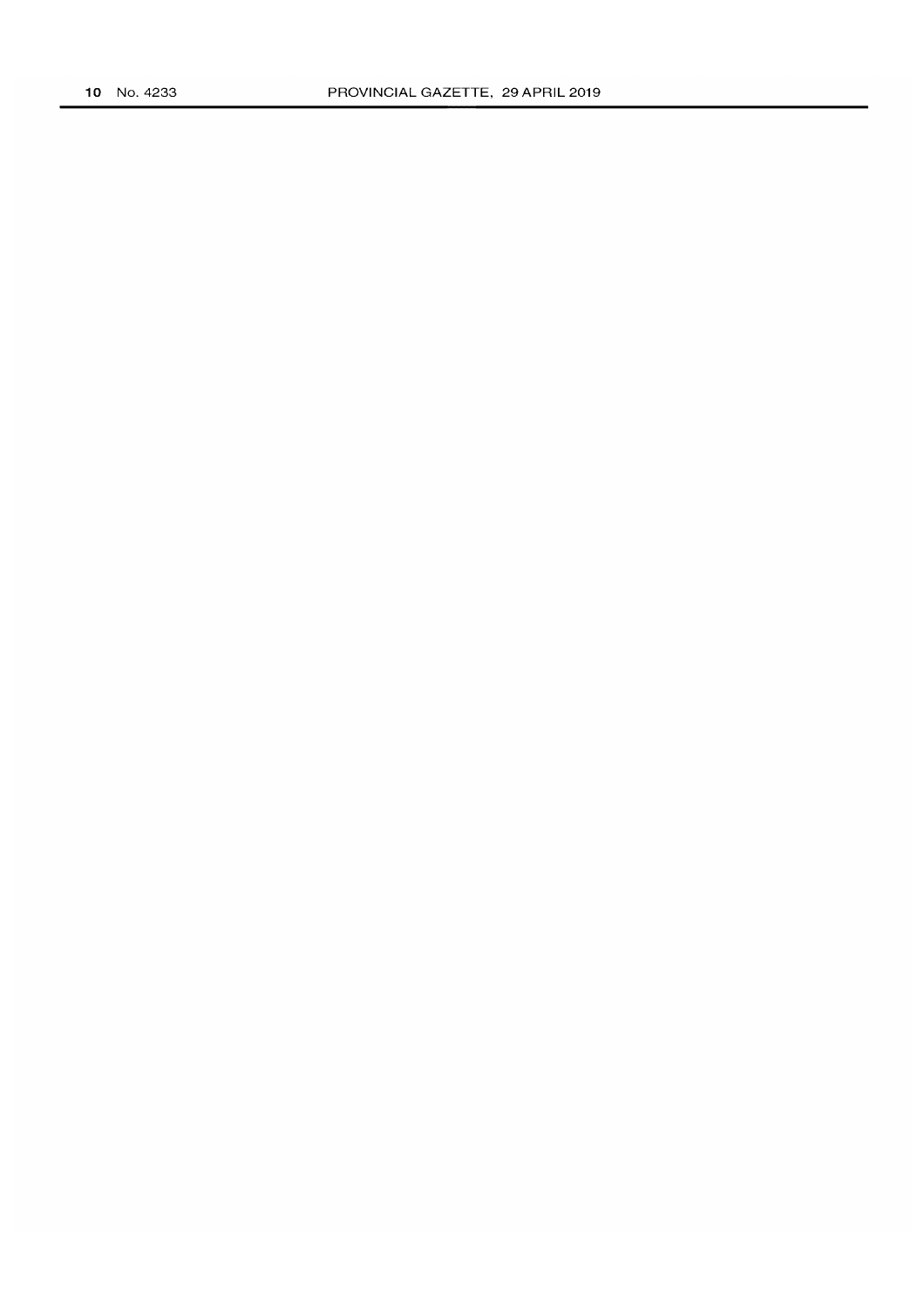# GENERAL NOTICES • ALGEMENE KENNISGEWINGS

#### NOTICE 11 OF 2019

Nelson Mandela Bay Municipality (EASTERN CAPE)

Removal of Restrictions in terms of the Spatial Planning and Land Use Management Act, 2013 (Act 16 of 2013)

#### ERF 2387, NEWTON PARK, PORT ELIZABETH, EASTERN CAPE

Under Section 47 of the Spatial Planning and Land Use Management Act, 2013 (Act 16 of 2013) and upon instructions by the Local Authority, a notice is hereby given that condition/s B4(a), (b), (c) and (d) in Deed of Transfer No. T45300/2009 applicable to Erf 2387, Newton Park are hereby removed.

# PROVINCIAL NOTICES • PROVINSIALE KENNISGEWINGS

#### PROVINCIAL NOTICE 122 OF 2019

#### Nelson Mandela Bay Municipality (EASTERN CAPE)

#### Removal of Restrictions in terms of the Spatial Planning and Land Use Management Act, 2013 (Act 16 of 2013)

#### ERF 301, NEWTON PARK, PORT ELIZABETH, EASTERN CAPE

Under Section 47 of the Spatial Planning and Land Use Management Act, 2013 (Act 16 of 2013) and upon instructions by the Local Authority, notice is hereby given that conditions C1, 3, 4, 6, 7, 8 and 9 in Deed of Transfer No. T23480/2015 applicable to Erf 301 Newton Park, Port Elizabeth are hereby removed.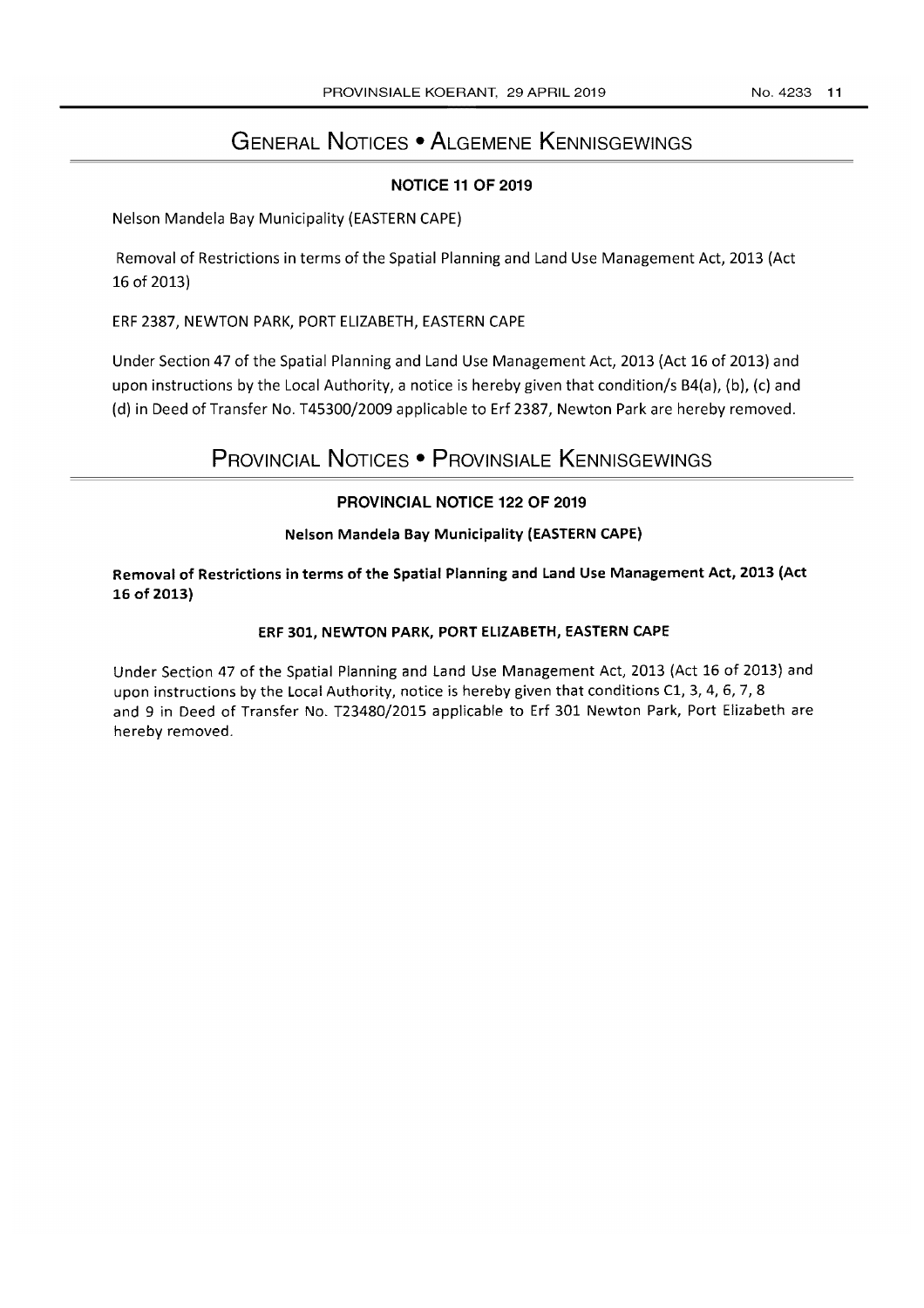#### PROVINCIAL NOTICE 123 OF 2019



| TOP PROFITME       |
|--------------------|
| 1500101-10         |
| <b>子倉 我 V 30</b>   |
| NOON CALL - 30     |
| Tel: 35 - 112.5115 |
| Fax: John 27-263   |

#### MATATIELE MUNICIPALITY NOTICE CALLING FOR THE INSPECTION OF SUPPLEMENTARY VALUATION ROLL

Notice is hereby given in terms of section 49(1) (a) (i) read with section 78(2) of the Local Government: Municipal Property Rates Act, 2004 (Act 6/2004), hereinafter referred to as the "Act", that the supplementary valuation roll for the Financial years  $2018 - 2019$  is open for public inspection at the Municipal Offices, from the 20<sup>th</sup> of March 2019 to the 30<sup>th</sup> April 2019.

Office 102 Main Street, Matatiele Municipal Offices

In addition, the Supplementary valuation roll is available on website address: www.matatiele.gov.za

An invitation is hereby made in terms of Section 49 (I) (a) (ii) of the Act that any owner of property or other person who so desires should lodge an objection with the Municipal Manager in respect of any matter reflected in, or omitted from the supplementary valuation roll as such.

The form for the lodging of an objection is obtainable at all Revenue offices of Matatiele Local Municipality.

The completed forms addressed to the Municipal Manager must be returned to the addressed and for the attention of the people indicated:

Municipal BTO office - Mountain View section

The closing date for objections is the 30th of April 2019 at 16hOO.

For further enquiries please contact Miss Matelile Mokhesi 039 737 8188

Dr, D.C.T. Nakin Municipal Manager 18 April 2019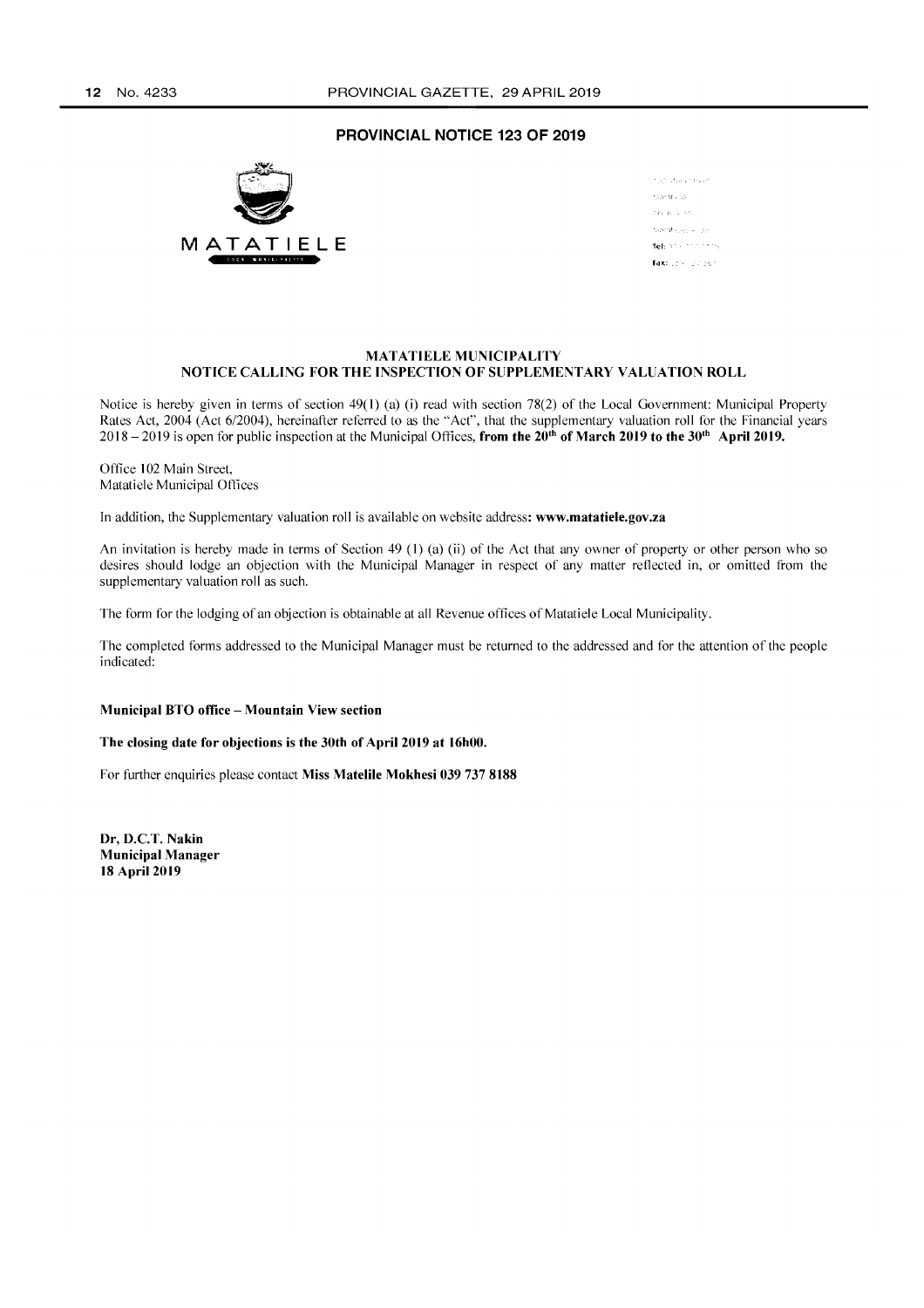#### PROVINCIAL NOTICE 124 OF 2019

## NELSON MANDELA BAY MUNICIPALITY (EASTERN CAPE)

## Removal of Restrictions in terms of the Spatial Planning and Land Use Management Act, 2013 (Act 16 of 2013)

## ERF 748 WESTERING, PORT ELIZABETH, EASTERN CAPE

Under Section 47 of the Spatial Planning and Land Use Management Act, 2013

(Act 16 of 2013) and upon instructions by the Local Authority, a notice is hereby

given that conditions B.4(b) and B.4(d) in Deed of Transfer No. T9872/1987CTN

applicable to Erf 748 Westering are hereby removed.

### PROVINCIAL NOTICE 125 OF 2019

#### Nelson Mandela Bay Municipality (EASTERN CAPE)

# REMOVAL OF RESTRICTIONS IN TERMS OF THE SPATIAL PLANNING AND LAND USE MANAGEMENT ACT, 2013 (ACT 16 OF 2013)

#### ERF 2052, Gelvandale, PORT ELIZABETH, EASTERN CAPE

Under section 47 of the Spatial Planning and Land Use Management Act, 2013 (Act 16 of 2013) and upon instructions by the Local Authority, a notice is hereby given that Conditions A and C.5 (a)-(d) contained in the Deed of Transfer No. T63575/05 applicable to Erf 2052, Gelvandale are hereby removed.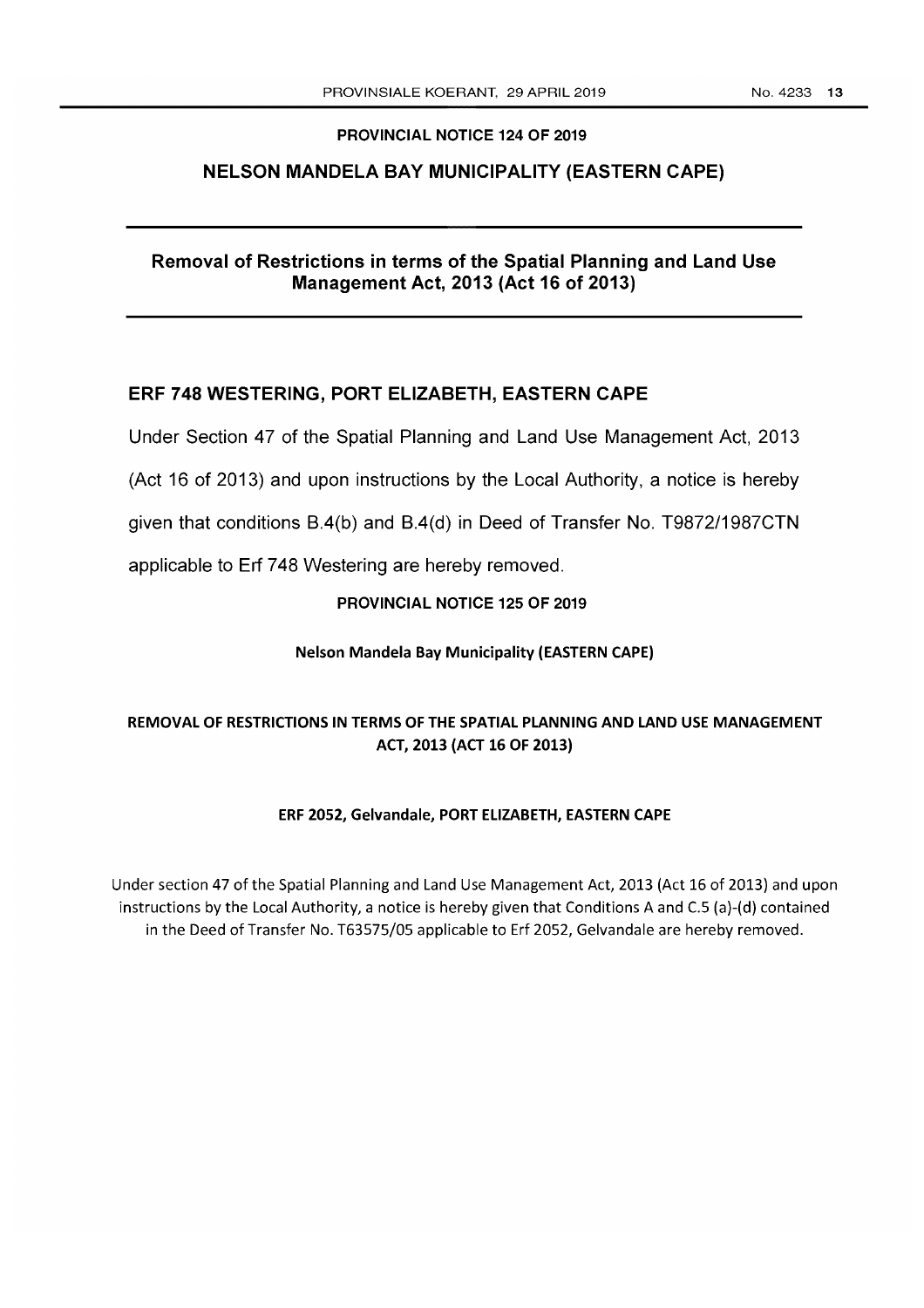#### PROVINCIAL NOTICE 126 OF 2019

# Nelson Mandela Bay Municipality (EASTERN CAPE)

Removal of Restrictions in terms of the Spatial Planning and Land Use Management Act, 2013 (Act 16 of 2013)

#### ERF 128, SUN RIDGE PARK, PORT ELIZABETH, EASTERN CAPE

Under Section 47 ofthe Spatial Planning and Land Use Management Act, (Act 16 of 2013) and upon instructions by the Local Authority, a notice is hereby given that conditions B.3. (a), (b), (c) and (d) in Deed of Transfer No. T47301/1998 applicable to Erf 128, Sunridge Park are hereby removed.

# LOCAL AUTHORITY NOTICES • PLAASLIKE OWERHEIDS KENNISGEWINGS

## LOCAL AUTHORITY NOTICE 87 OF 2019

#### Mbizana Local Municipality (EASTERN CAPE)

Removal of Restrictions in terms of the Spatial Planning and Land Use Management Act 2013 (Act 16 of 2013) read with the Mbizana Local Municipal Spatial Planning and Land Use Management By Law (2016).

#### ERF 126 BIZANA

Under section 47 of the Spatial Planning and Land Use Management Act 2013 (Act 16 of 2013) read with section 69 of the Mbizana Local Municipal Spatial Planning and Land Use Management Bylaw of 2016 and upon instruction of the Local Authority, a notice is hereby given that conditions C 3 (a) - (d) in Deed of Transfer No. *T0000701/2015* applicable to Erf 126 Bizana are hereby removed.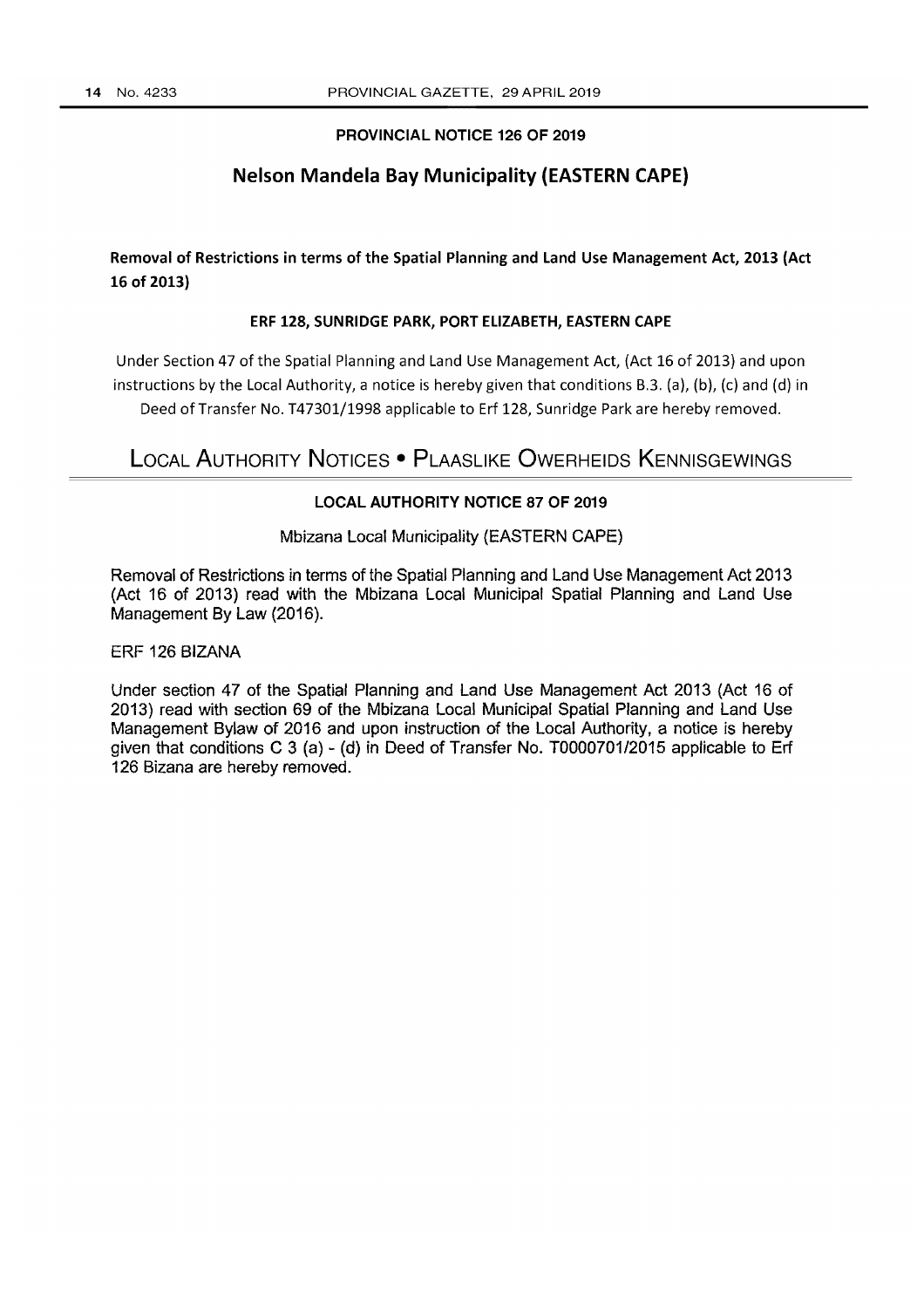#### **LOCAL AUTHORITY NOTICE 88 OF 2019**



#### **ENGCOBO LOCAL MUNICIPALITY RE-ARDVERTISEMENT OF NOTICE CALLING FOR THE INSPECTION OF GENERAL VALUATION ROLL FOR 2019 TO 2024 FINANCIAL YEARS**

#### **Reference is made to the Daily Dispatch notice Issued on the 9th of February 2019**

Notice is hereby given in terms of Section 49(1)  $\alpha$ (i)(ii) read together with Section 78(2) of the Local Government Municipal Property Rates Act 2004 (Act NO.6 of 2004), herein after referred to as the "Act", that the General Valuation Roll for the Financial years 2019 - 2024 is open for public inspection at the Municipal Offices as listed below from 8hOO to 1 6hOO during office hours from **30 April 2019 to 14 June 2019.** 

An invitation is hereby made in terms of Section 49 (1) (a) (ii), read with 78 (2) of the Act, that any owner of the property or other person who so desires should lodge an objection with the Municipal Manager in respect of any matter, including the category, reflected in or omitted from the valuation roll within the above mentioned period. Attention is specifically drawn to the fact that in terms of Section 50(2) of the Act an objection must be in relation to a specific individual property and not against the valuation roll as such. The forms for the lodging of objection are obtainable from Municipal Offices: Revenue offices

The completed forms must be returned to the following address by **Registered Mall: The Municipal Manager Engcobo Local Municipality**  P.O. **Box 24 Engcobo, 5050** or hand delivered at Municipal Offices 58 Union Street, Finance Department Engcobo, during office hours 08hOO - 1 6h30 Monday to Thursday and from 08hOO to 1 6hOO on Fridays.

For any queries please contact Nosiviwe Shasha on 047 548 5616, 082 4005 461 or email to nosiviweshasha@gmail.com

**MMoyo Municipal Manager** 

## **UMASIPALA WASE-ENGCOBO MUNICIPALITY**

#### **UBIZO LOKUHLOLA UMQULU WOKUBHATALISA IMIHLABA UKUSUSELA KU 2019 UKUY A KU 2024**

Abahlali bayaziswa ngokugunyaziswe ngumthetho sisekelo 49{1} {a}(i}(ii) nakwisigaba 78{2} somthetho iLocal<br>Government Municipal Property Rates Act 2004 (Act No.6 of 2004}, ophathelene nokukalwa kweemali zerhafu<br>ezihlawulel mali oqala kunyaka 2019 ukuya kunyaka 2024 noqulathe amanani erhafu yezindlu nezakhiwo **(General)** bangakwenza oku ngokuhambela amasebe kamasipala Engcobo Local Municipality ukusukela ngomhla **we 30 April 2019 ukuya kumhla we 14 June 2019** kwi Oflsi zakwaMaspala Engcobo (Revenue Department) ngamaxesha omsebenzi.

Kumenywa bonke abanikazi bemihlaba, izakhiwo ukanti nabani na ofuna ukufaka isikhalazo ngokomthetho sisekelo wezwe kwisigaba 49(i){a){ii) nakwisigaba 78(2) salomthetho ukuba bazokufaka izikhalazo ezimayelana nomhlaba,<br>isakhiwo okanye indlu eqondene nawe, okanye eqondene nothile hayi uluhlu lwamanani erhafu yezindlu nezakhiwo<br>zonk

Ifomu yokufaka isikhalazo ifumaneka kwiOfisi enkulu kamasipala eRevenue Section. Le fomu iyagcwaliswa ibuyiselwe ngesandla okanye ithunyelwe ngeposi ebhaliweyo kule dilesi: The Municipal Manager, Engcobo Local Municipality ngamaxesha omsebenzi ukusukela ngo 08hOO - 16h30 ngoMvulo ukuya ku Lwesine nango 08hOO to 16hOO ngoolwezihlanu.

Izikhalazo ezifikise sele udlulile umhla obekelwe izikhalazo azisayi kwamkelwa.

Ngeminye imibuzo neenkcukacha mayela nolu hlelo angaqhakamshelana no Nosiviwe Shasha on 0475485616, 0824005461 or email to nosiviweshasha@gmail.com

**MMoyo Municipal Manager**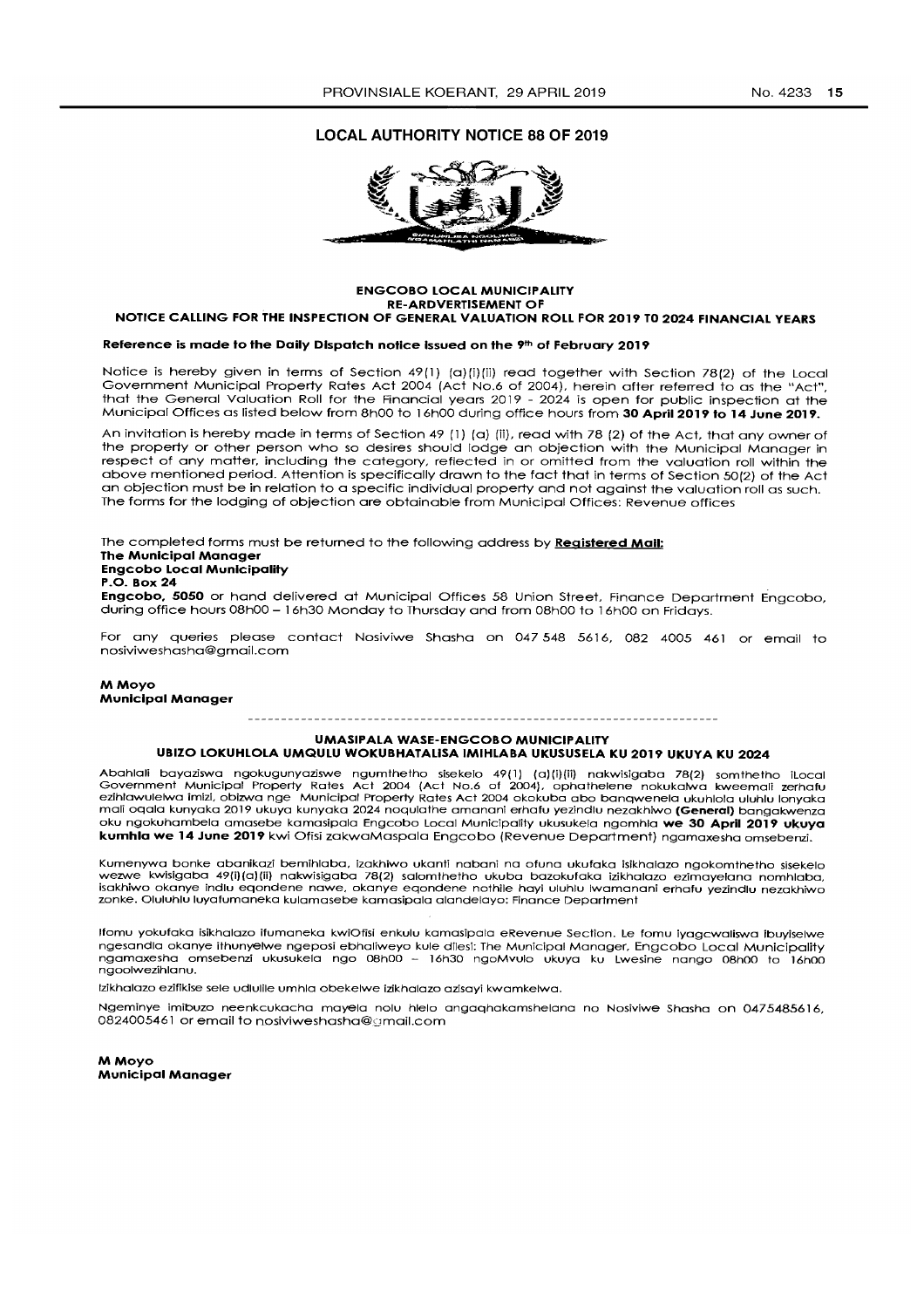#### LOCAL AUTHORITY NOTICE 89 OF 2019



#### BUFFALO CITY METROPOLITAN MUNICIPALITY EAST LONDON - KING WILLIAMS TOWN - BHISHO NOTICE NO: 3957

PUBLIC NOTICE CALL FOR INSPECTION OF THE SECOND SUPPLEMENTARY VALUATION ROLL AND LODGING OF OBJECTIONS NOTICE NO: 3957 MUNICIPAL NOTICE IN TERMS OF THE LOCAL GOVERNMENT: MUNICIPAL PROPERTY RATES ACT 6 OF 2004

Notice is hereby given in terms of Section 49(1)(a)(i) read together with Section 78(2) of the Local Government: Municipal Property Rates Act 6 of 2004 (hereinafter referred to as the "Act") that the Second Supplementary Valuation Roll for the financial year 1 July 2018 to 30 June 2019 is open for public inspection at the municipal venue listed below, from 1 May to 31 May 2019 Mondays to Friday during working hours. In addition, the Valuation Roll will be available at the following website: www.buffalocitymetro.gov.za

An invitation is hereby made in terms of Section 49(1)(a)(ii) read together with Section 78(2) of the Act that any owner of property or other person who so desires, should lodge an objection with the Municipal Manager in respect of any matter reflected in, or omitted from, the Second Supplementary Valuation Roll within the above-mentioned period.

Attention is specifically drawn to the fact that in terms of Section 50(2) of the Act an objection must be in relation to a specific individual property and not against the Second Supplementary Valuation Roll as such. Completed forms must be returned before 12hOO on 31 May 2019. Inspect your property details and lodge your Objections at the following designated municipal venue:

## East London  $-3^{rd}$  Floor, Old Mutual Building, Oxford Street Mdantsane - Zone 11, Rent Office King Williams Town - Civic Centre, Ayliff Street

PLEASE NOTE: Objections will not be entertained by the Municipality, unless it is timeously lodged on the prescribed objection form and submitted at the above venue.

#### FOR MORE INFO:

3<sup>rd</sup> Floor, Old Mutual Building, Oxford Street, East London, 5201 Call Centre: 043 705 3907 0437053548 0437053797

A. SIHLAHLA CITY MANAGER Buffalo City Metropolitan Municipality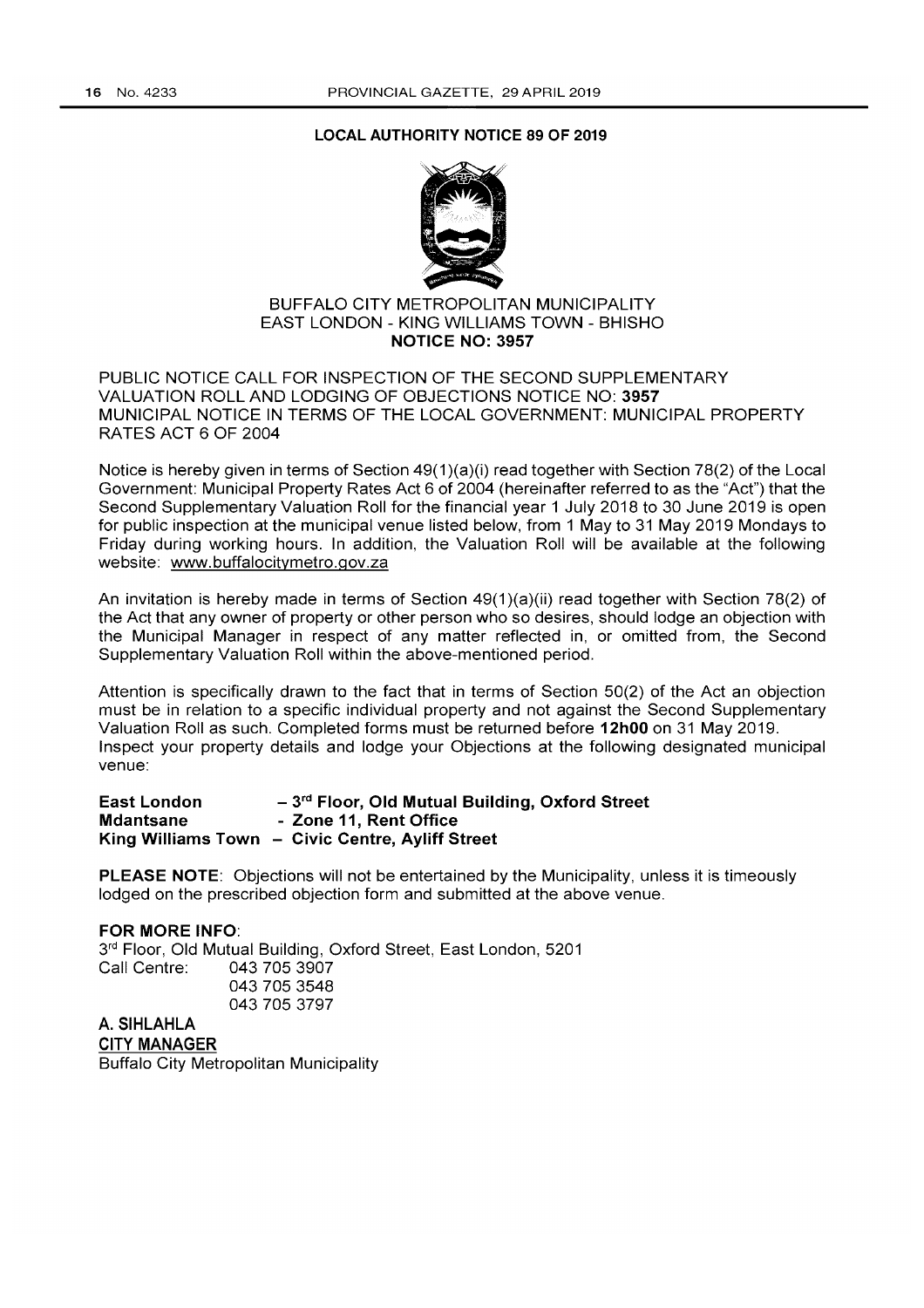#### PLAASLIKE OWERHEID KENNISGEWING 89 VAN 2019



#### BUFFALO STAD METROPOLITAANSE MUNISIPALITEIT OOS-LONDEN - KING WILLIAMS TOWN - BHISHO KENNISGEWING NO: 3957

PUBLIEKE KENNISGEWING VIR INSPEKSIE VAN DIE TWEEDE TUSSENTYDSE WAARDASIEROL EN INDIENING VAN BESWARE KENNISGEWING NO: 3957 MUNISIPALE KENNISGEWING IN TERME VAN DIE PLAASLIKE REGERING: MUNISIPALE EINDOMSBELASTING WET 6 VAN 2004

Hiermee word kennis gegee dat in terme van Artikel 49 (1 )(a)(i) gelees saam met Artikel 78(2) van die Munisipale Eiendomsbelasting Wet 6 van 2004, (hierna verwys as die "Wet") die Tweede Tussentydse Waardasierol vir die finansiele jaar 1 Julie 2018 tot 30 Junie 2019 beskikbaar is vir publieke inspeksie by die ondergenoemde munisipale kantore, vanaf 1 Mei 2019 tot 31 Mei 2019, Maandae tot Vrydae, gedurende kantoor ure. Verder sal die Tweede Tussentydse Waardasierol beskikbaar wees op die volgende webwerf: www.buffalocitymetro.gov.za.

Hierdie is 'n uitnodiging gemaak in terme van Seksie 49(1)(a)(ii), gelees saam met Seksie 78(2) van die wet, dat enige eienaar van 'n eiendom, of enige ander persoon, beswaar kan aanteken by die Munisipale Bestuurder, ten opsigte van enige inligting wat weergegee of uitgelaat is, van die Tweede Tussentydse Waardasierol, gedurende die bogenoemde tydperk.

Dit word beklemtoon dat in terme van Artikel 50 van die Wet, die beswaar wat aangeteken word verband moet hou met 'n spesifike individuele eiendom en nie die Tweede Tussentydse Waardasierol as geheel nie. Voltooide vorms moet ingehandig word by die algemene Waardasie Kantoor voor 12hOO op 31 Mei 2019.

Inspekteer jou eiendomsinligting en teken jou beswaar aan by die volgende aangewese munisipale kantoor:

#### Oos-Londen - 3de Vloer, Ou Mutual Gebou, Oxford Straat King Williams Town - Burger Sentrum, Ayliff Straat Mdantsane - Zone 11 Huurkantoor

NEEM KENNIS: Die Munisipaliteit sal nie besware aanvaar nie tensy dit tydig, en op die voorgeskrewe vorm, by die bogenoemde kantoor ingehandig word. Vir meer inligting kontak: 3rd Vloer, Ou Mutual Gebou, Oxford Straat, Oos Londen, 5201 Oproepsentrum: 0437053907 0437053548 0437053797

A. SIHLAHLA Stadsbestuurder Buffalo Stad Metropolitaanse Munisipaliteit